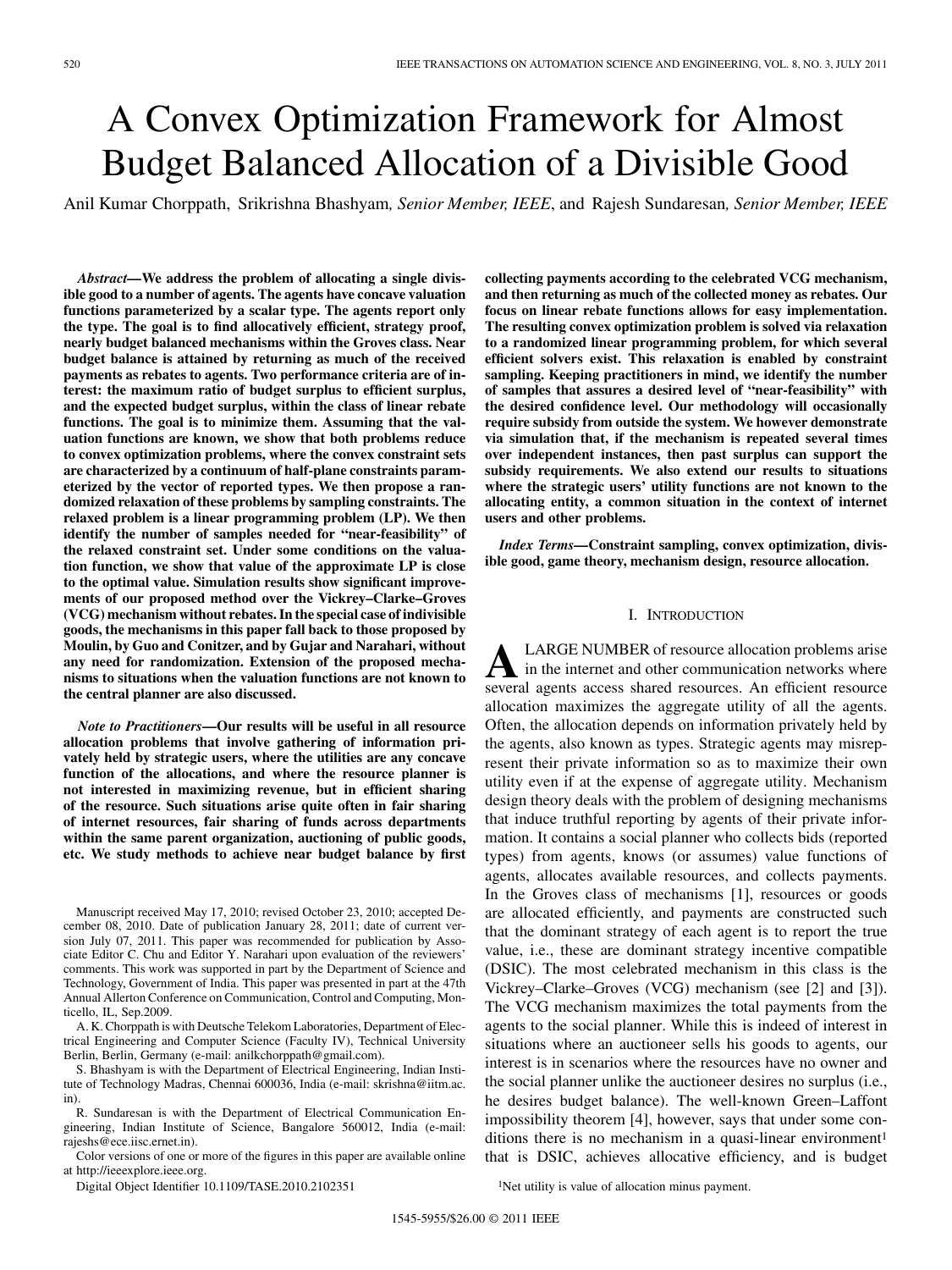balanced. Moulin [5] and Guo and Conitzer [6] proposed mechanisms within the Groves class for allocation of one or more homogeneous indivisible goods. Their mechanisms are almost budget balanced. In this paper we extend their mechanisms to more general situations when goods are perfectly divisible.

Near budget balance is achieved by supplying rebates, or redistribution of payments, back to the agents. This idea was first proposed by Laffont and Maskin [7] and further studied by Bailey [8], Cavallo [9], and others. Moulin [5] studied rebates for allocation of  $m$  homogeneous indivisible goods among *n* agents, where  $m < n$ , each with unit demand. The VCG payments from agents are redistributed to the agents as rebates to the extent possible. The mechanism remains allocative efficient, individually rational, and DSIC. Moreover, it minimizes the worst (maximum) ratio of budget surplus to efficient surplus (sum of valuations) subject to the constraint that it is weakly budget balanced. Guo and Conitzer [6] showed that the same mechanism maximizes the worst-case (minimum) rebate redistribution fraction relative to the VCG payments. The optimal rebate for a particular agent is linear in the reported types of all other agents. Gujar and Narahari [10] analyzed the allocation of  $m$  heterogeneous goods among  $n$  agents (again  $m < n$ ) when each agent submits only a scalar bid. A valuation vector is constructed by multiplying the scalar bid of each agent with a common vector corresponding to the heterogeneity of the objects. They showed the optimality of linear rebates in this more general setting. Guo and Conitzer [11] proposed a different (but again linear) redistribution mechanism that maximizes the *average* rebate redistributions.

In this paper, we study linear redistribution mechanisms when the resource is perfectly divisible and when the valuation function of an agent is any concave function.2 We first show that the worst-case and average-case optimal linear rebate functions are solutions to convex optimization problems. The constraint set however is determined by an infinite number of half-plane constraints, parameterized by the set of bid profiles. We then propose a randomized approximate linear program (LP) and argue that its constraint set is "near-feasible" with high probability. We then show that, under a rather general condition on the valuation function, the min–max value for the approximate LP is close to the true value, with high probability, with a similar statement for the average rebate redistributions problem. Our proposed mechanisms reduce to those proposed by Moulin, Guo and Conitzer, and Gujar and Narahari in the corresponding special settings.

The assumption that the valuation function is known to the central planner is often unrealistic. Reporting the entire valuation function is a considerable communication burden to the system (see Johari and Tsitsiklis [12], [13]). Hence, mechanisms for allocation of divisible goods, based only on scalar signals (bids) from agents, are of interest. If the allocation mechanism is based only on reported scalar values in quasi-linear environment, then dominant strategy implementation is not possible and the central planner should rely on Nash equilibrium played by agents. Sanghavi and Hajek [14] focused on one-dimensional real-valued bids as payment by agents, and studied the Nash

2Utility functions are usually nonlinear and concave in constrained resources settings. Moreover, the concavity of utility functions, if they can be shaped, is influenced by the degree of fairness desired.

equilibrium implementation. Kelly [15] proposed a mechanism where the central planner creates *surrogates* for the valuation function from the one-dimensional bids. The allocation and payment are derived using these surrogate valuation functions. Yang and Hajek [16] proposed a VCG-Kelly mechanism by combining the one-dimensional bid idea of Kelly with the VCG mechanism for the network rate allocation problem. Johari and Tsitsiklis [12], [13] analyzed the more general convex environment, proposed a scalar strategy VCG (SSVCG) mechanism, and obtained an efficient Nash equilibrium implementation. Our proposed almost budget balanced mechanisms can be easily extended to this general setting as well.

We must remark at this point that our study comes with the following caveats. First, we restrict attention to VCG mechanisms. We have not explored beyond this class. Second, even within the VCG class, we restrict attention to linear redistribution schemes. Optimality of linear rebates, and if suboptimal, the goodness of the proposed linear rebates, remain open questions. Our approach is similar to Cavallo's [17]: focus on simpler, easily implementable, but possibly suboptimal redistribution schemes. In a situation different from ours where types are vectors, Gujar and Narahari [10] have indeed shown that linear rebates are suboptimal when goods are heterogeneous.

The rest of this paper is organized as follows. Section II describes the system model and discusses efficient allocation mechanisms. Section III analyzes the worst-case optimal mechanism and optimal-in-expectation mechanism under the linear rebates setting and proposes the randomized approximate LP. In Section IV, we discuss the goodness of the randomized approximation procedure. In Section V, we argue that our results of Sections III and IV can be extended to the case where the valuation functions are private to agents and the agents report only a scalar value. Section VI discusses the simulation setting and results. Section VII is a concluding summary of this paper. The Appendix contains the key proof on the goodness of the proposed randomized scheme.

## II. EFFICIENT ALLOCATION MECHANISMS

Consider a perfectly divisible good to be allocated to agents  $\{1, 2, \ldots, n\}$  = N. Agents report their types or scalar bids  $\{\theta_1, \theta_2, \dots, \theta_n\}$  with each  $\theta_i \in \Theta = [0, 1]$ . Since we consider mechanisms only within the class of Groves mechanisms, which are DSIC, we may assume that all agents report their true private values. Agent  $i$  receives an allocation of resource  $a_i$  that will depend on the entire bid profile  $\theta$  of size  $n \times 1$ . Let  $\underline{a}$  be the allocation vector of size  $n \times 1$  and let A be the set of all possible allocations, i.e.,  $a_i \geq 0$  for each i and  $\sum_{i \in N} a_i \leq 1$ , with possibly further allocation restrictions. An agent obtains a valuation, depending on her bid and the allocation received.

*Assumption 1:* The valuation function  $v_i(\cdot, \theta_i)$  that maps  $a_i \mapsto v_i(a_i, \theta_i)$  is concave, nondecreasing in [0, 1], and satisfies  $v_i(a_i,0) = 0.$ 

An allocation  $\underline{a}^*$  is efficient (or) socially optimal if it attains the maximum aggregate value for given valuation functions and bid vector, i.e.,

$$
\underline{a}^*(\underline{\theta}) = \arg \max_{\underline{a} \in A} \sum_{i \in N} v_i(a_i, \theta_i). \tag{1}
$$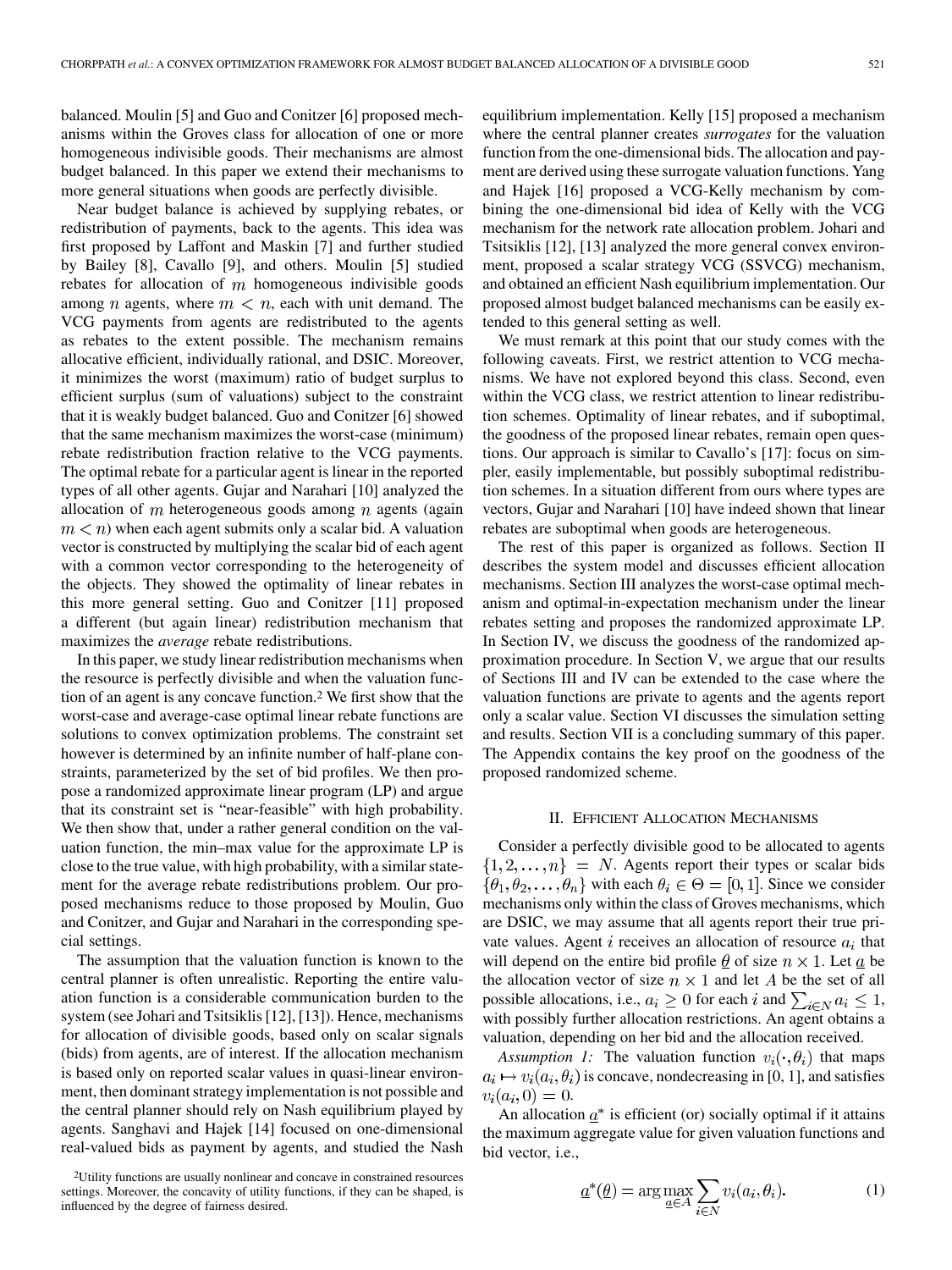In this section, we focus our attention on mechanisms within the Groves class of mechanisms which are known to achieve allocative efficiency. Let  $\underline{\theta}_{-i}$  denote the bid vector with zero in the *i*<sup>th</sup> position of <u> $\theta$ </u>. An allocation vector  $\underline{a}_{-i} \in A_{-i}$  is obtained by considering  $\underline{\theta}_{-i}$ . Let  $\underline{a}_{-i}^*$  be the efficient allocation when the  $i^{th}$  agent is out of contention, i.e.,

$$
\underline{a}_{-i}^*(\underline{\theta}_{-i}) = \arg \max_{\underline{a}_{-i} \in A_{-i}} \sum_{j \neq i} v_j(a_{-i,j}, \theta_j)
$$

where  $a_{-i,j}$  is the jth component of  $\underline{a}_{-i}$ . The payment  $p_i(\underline{\theta})$  for the  $i^{th}$  agent under the VCG mechanism is given by

$$
p_i(\underline{\theta}) = \sum_{j \neq i} v_j \left( a^*_{-i,j}(\underline{\theta}_{-i}), \theta_j \right) - \sum_{j \neq i} v_j \left( a^*_{j}(\underline{\theta}), \theta_j \right). \tag{2}
$$

The VCG payment for an agent is the difference the agent makes to the aggregate value of other agents by participating in the mechanism. To make the mechanism more budget balanced, a rebate (or) redistribution of payments is given to the agents (see, for example, Moulin [5]). A rebate function determines the redistributions of a portion of the VCG payments back to the agents. The choice of these rebates should be such that the DSIC property of the mechanism is preserved. Moreover, the mechanism should be deterministic and anonymous, i.e., two agents with identical bids should get identical rebates. The condition for obtaining a deterministic, anonymous, and DSIC rebate function is given in the following theorem.

*Theorem 1:* Suppose that agents bid scalar values and that the scalar parameterized value functions satisfy Assumption 1. Then, any mechanism with deterministic and anonymous redistributions is DSIC if and only if the rebate function can be written as

$$
r_i = f(\theta_1, \theta_2, \dots, \theta_{i-1}, \theta_{i+1}, \dots, \theta_n)
$$

for some f with arguments satisfying  $\theta_1 \ge \theta_2 \ge \ldots \ge \theta_{i-1} \ge$  $\theta_{i+1} \geq \ldots \geq \theta_n.$ 

*Proof:* This is identical to Guo and Conitzer's proof of [6, Lemma 2]. In their proof,  $f$  is a function of the reported valuations  $v_i$  (prior to allocation) instead of types  $\theta_i$ . However, their  $v_i = \theta_i$ , and so the same proof holds.

The payment for the new mechanism with rebates, one that remains within the Groves class of mechanisms, is given by

$$
p_i(\underline{\theta}) = \sum_{j \neq i} v_j \left( a^*_{-i,j}(\underline{\theta}_{-i}), \theta_j \right) - \sum_{j \neq i} v_j \left( a^*_j(\underline{\theta}), \theta_j \right) - r_i(\underline{\theta}_{-i}).
$$
\n(3)

The rebate function in Theorem 1 should preserve all desirable properties of the VCG mechanism. These are the following.

1) Feasibility (F) or Weak Budget Balance: This property ensures that the mechanism need not be subsidized by external supply of money. There is a net payment (budget surplus) from the agents to the mechanism

$$
\sum_{i \in N} p_i(\underline{\theta}) \ge 0, \ \forall \underline{\theta}.
$$
 (4)

Substitution of (3) in (4) yields

$$
\sum_{i \in N} r_i(\underline{\theta}_{-i}) \le \sum_{i \in N} \sum_{j \neq i} v_j \left( a^*_{-i,j}(\underline{\theta}_{-i}), \theta_j \right) - (n-1) \sum_{i \in N} v_i \left( a^*_i(\underline{\theta}), \theta_i \right) =: p_{\text{VCG}}(\underline{\theta}), \forall \underline{\theta}
$$
 (5)

where  $p_{VCG}(\underline{\theta})$  is the total VCG payment by all the agents. 2) Individual Rationality (or) Voluntary Participation (VP): This property ensures that the utility of all agents is greater than or equal to the utility they would get by dropping out of the mechanism. In this paper, we take the utility of a nonparticipating agent to be zero. Thus

$$
v_i\left(a_i^*(\underline{\theta}), \theta_i\right) - p_i(\underline{\theta}) \ge 0, \forall i \in N, \forall \underline{\theta}.\tag{6}
$$

Substitution of (3) in (6) yields

$$
r_i(\underline{\theta}_{-i}) \ge \sum_{j \ne i} v_j \left( a^*_{-i,j}(\underline{\theta}_{-i}), \theta_j \right)
$$

$$
- \sum_{j \in N} v_j \left( a^*_j(\underline{\theta}), \theta_j \right)
$$

$$
=: n_i(\underline{\theta}), \forall \ i \in N, \forall \underline{\theta}.
$$
 (7)

Adding all the *n* constraints in  $(7)$  and using  $(5)$ , we get

$$
p_{\text{VCG}}(\underline{\theta}) - \sum_{i \in N} v_i (a_i^*(\underline{\theta}), \theta_i) \le \sum_{i \in N} r_i(\underline{\theta}_{-i})
$$
  
 
$$
\le p_{\text{VCG}}(\underline{\theta}), \forall \underline{\theta}.
$$
 (8)

We shall consider the case of a single divisible good allocated to a number of agents. We assume that the valuation function satisfies Assumption 1. The Moulin [5] and Guo and Conitzer [6] mechanisms are for allocation of  $m$  homogeneous indivisible goods to  $n$  agents, each demanding a unit good<sup>3</sup>, where  $m \leq n$ . This fits our framework when we divide the single good into m equal parts with  $m \leq n$  and take the piecewise linear valuation function  $v_i(a_i, \theta_i) = \theta_i \min\{a_i, 1/m\}$ , i.e., each agent's valuation increases linearly, but saturates at  $1/m$ . The Gujar and Narahari [10] mechanism for allocation of  $m$  heterogeneous goods also fits into our framework when we divide the good into  $m$  unequal parts, take the valuation function to be  $v_i(a_i, \theta_i) = \theta_i a_i$ , and impose the allocation constraint that each agent gets at most one of the unequal parts.

## III. LINEAR REDISTRIBUTION MECHANISMS

The redistribution function can take any form as specified in Theorem 1. A linear form of redistribution function was proposed by Moulin [5] and by Guo and Conitzer [6]. The latter authors showed that for the worst-case problem, linear redistribution mechanism is optimal among all Groves mechanisms

<sup>3</sup>Guo and Conitzer [6] do address multiunit demand, but the worst-case reduces to that of single unit demand.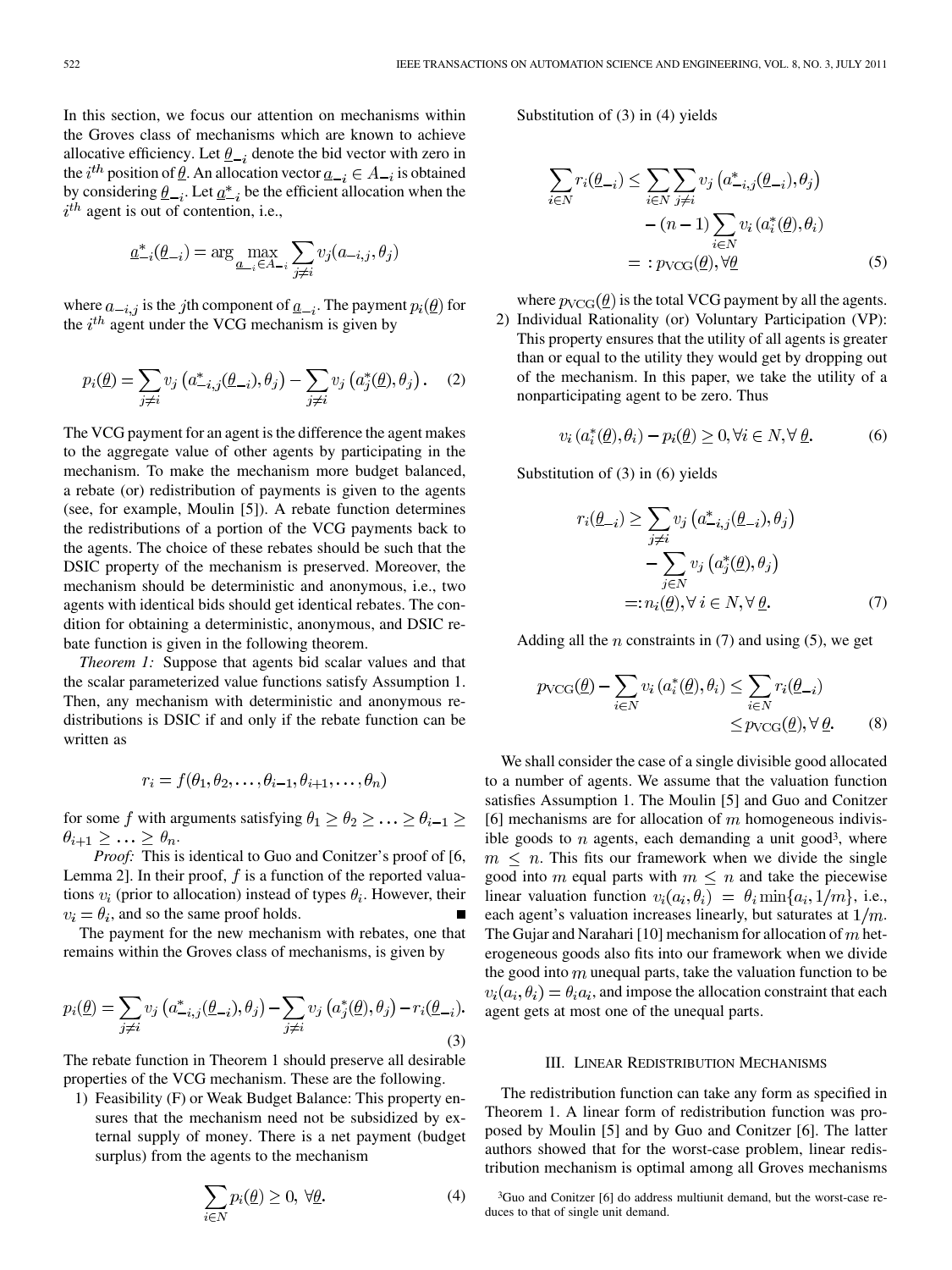that are feasible and individually rational. Optimality was subsequently extended by Gujar and Narahari [10] to the heterogeneous goods case where the reported type is a scalar that multiplies a common valuation vector. Motivated by these optimality results, the simplicity of linear rebate functions, and their tractability as we shall soon see, we too shall focus on a linear redistribution function.

The rebate for the  $i^{th}$  agent is given by

$$
r_i(\underline{\theta}_{-i}) = c_0 + c_1\theta_1 + \ldots + c_{i-1}\theta_{i-1} + c_i\theta_{i+1} + \ldots + c_{n-1}\theta_n
$$

where  $\theta_1 \geq \theta_2 \geq \ldots \geq \theta_n$ . Consequently, we have

$$
\sum_{i \in N} r_i(\underline{\theta}_{-i}) = nc_0 + \sum_{i=1}^{n-1} c_i (i\theta_{i+1} + (n-i)\theta_i).
$$
 (9)

After substitution of (9) in (5) and (7), constraints F and VP in the linear redistribution case become

(F) 
$$
nc_0 + \sum_{i=1}^{n-1} c_i (i\theta_{i+1} + (n-i)\theta_i) \leq p_{\text{VCG}}(\underline{\theta}), \forall \underline{\theta},
$$
  
(VP)  $c_0 + \sum_{j=1}^{i-1} c_j \theta_j + \sum_{j=i}^{n-1} c_j \theta_{j+1} \geq n_i(\underline{\theta}), \forall \underline{\theta}, \forall i \in N.$ 

Let  $\underline{e}_k = (1, 1, \ldots, 1, 0, 0, \ldots, 0)$  with k 1s. Setting  $\underline{\theta} = \underline{e}_0$ , we get  $c_0 = 0$  from F and VP constraints. Setting  $\theta = \underline{e_1}$ , we get  $p_{\text{VCG}}(\underline{\theta}) = 0$  and  $n_i(\underline{\theta}) = 0$  for any  $i \geq 2$ . Therefore, using constraint F, we get  $(n - 1)c_1 \leq 0$ . On the other hand, using constraint VP, we get  $r_2(\underline{\theta}_{-2}) = c_1 \geq 0$ , yielding  $c_1 = 0$ . Furthermore, see Lemma 1.

*Lemma 1:* The following systems of inequalities are equivalent:

(a) 
$$
r_i(\underline{\theta}_{-i}) \ge n_i(\underline{\theta}), \quad \forall \underline{\theta}, \forall i \in N.
$$
  
\n(b)  $\sum_{i=2}^k c_i \ge 0, \qquad k = 2, 3, ..., n-1.$ 

*Proof:* (a)  $\Rightarrow$  (b): The definition of  $n_i(\theta)$  in the right-hand side of (7) yields

$$
n_i(\underline{\theta}) = \sum_{j \in N \setminus \{i\}} v_j \left( a_{-i,j}^*(\underline{\theta}_{-i}), \theta_j \right) - \sum_{j=1}^n v_j \left( a_j^*(\underline{\theta}), \theta_j \right) \le 0
$$
\n(10)

because  $\underline{a}_{-i}^*(\underline{\theta}_{-i})$  is an inefficient allocation in comparison to  $\underline{a}^*(\underline{\theta})$  when all the *n* agents are active.

Consider  $\underline{\theta} = \underline{e}_k$  for  $k = 2, 3, ..., n - 1$ . The rebate to agent  $k+1$  is

$$
r_{k+1}\left(\underline{\theta}_{-(k+1)}\right) = \sum_{i=2}^{k} c_i.
$$

Moreover

$$
n_{k+1}(\underline{\theta})
$$
  
=  $\sum_{j \in N \setminus \{k+1\}} v_j \left( a^*_{-(k+1),j} \left( \underline{\theta}_{-(k+1)} \right), \theta_j \right)$   
-  $\sum_{j=1}^n v_j \left( a^*_{j}(\underline{\theta}), \theta_j \right)$   
=  $\sum_{j=1}^k v_j \left( a^*_{-(k+1),j} \left( \underline{\theta}_{-(k+1)} \right), \theta_j \right) - \sum_{j=1}^k v_j \left( a^*_{j}(\underline{\theta}), \theta_j \right)$   
= 0,

because  $v_j(a_j, 0) = 0$  for  $j \geq k + 1$ , and therefore

$$
\underline{a}^*_{-(k+1)}\left(\underline{\theta}_{-(k+1)}\right)=\underline{a}^*(\underline{\theta})
$$

as a consequence of the fact that  $\underline{\theta}_{-(k+1)} = \underline{\theta} = \underline{e}_k$ . Substitution of these in the VP constraint yields  $\sum_{i=2}^{k} c_i \geq 0$  for  $k = 2, 3, \ldots, n - 1.$ 

(b)  $\Rightarrow$  (a): From Guo and Conitzer [6, Lemma 1], if for all  $k = 2, 3, \dots, n - 1$  then

$$
c_2\theta_2 + \ldots + c_{i-1}\theta_{i-1} + c_i\theta_{i+1} + \ldots + c_{n-1}\theta_n \ge 0
$$

for all  $\theta_1 \ge \theta_2 \ge \theta_3 \ge \ldots \ge \theta_n$ . Consequently,  $r_i(\underline{\theta}_{-i}) \ge 0$ for all  $i \in N$  and the reverse implication follows from (10). This proves the lemma.

# *A. Worst-Case Optimal Mechanism*

Moulin [5] proposed a mechanism that minimizes the *worstcase efficiency loss*. We shall now describe this objective. Let the efficient surplus be

$$
\sigma_v(\underline{\theta}) = \sum_{i \in N} v_i(\underline{a}_i^*(\underline{\theta}), \theta_i).
$$
 (11)

The worst-case efficiency loss is the maximum ratio of budget surplus to the efficient surplus over all possible  $\theta$ , i.e.,

$$
L(n) = \sup_{\underline{\theta} \in \Theta^N \setminus \{\underline{0}\}} \frac{\sum_i p_i(\underline{\theta})}{\sigma_v(\underline{\theta})}.
$$
 (12)

Moulin [5] minimized this objective function  $L(n)$  subject to F and VP constraints, but under the homogeneous goods setting. To generalize this to the perfectly divisible case with the linear redistribution constraint, i.e., we shall solve

 $\sup_{\substack{\text{Sup} \\ \text{on } N \geq 0}} \frac{p_{\text{VCG}}(\underline{\theta}) - \sum_{i=2}^{n-1} c_i \left( i \theta_{i+1} + (n-i) \theta_i \right)}{\sigma_n(\theta)}$  $\min_{c_2,\ldots,c_{n-1}}\sup_{\underline{\theta}\in\Theta^N\backslash\{\underline{0}\}}$ subject to 1)  $\sum_{i=2}^{n-1} c_i (i\theta_{i+1} + (n-i)\theta_i) \le p_{\text{VCG}}(\underline{\theta}), \forall \underline{\theta},$ <br>2)  $\sum_{i=2}^{k} c_i \ge 0, \forall k = 2, 3, ..., n-1.$ (13)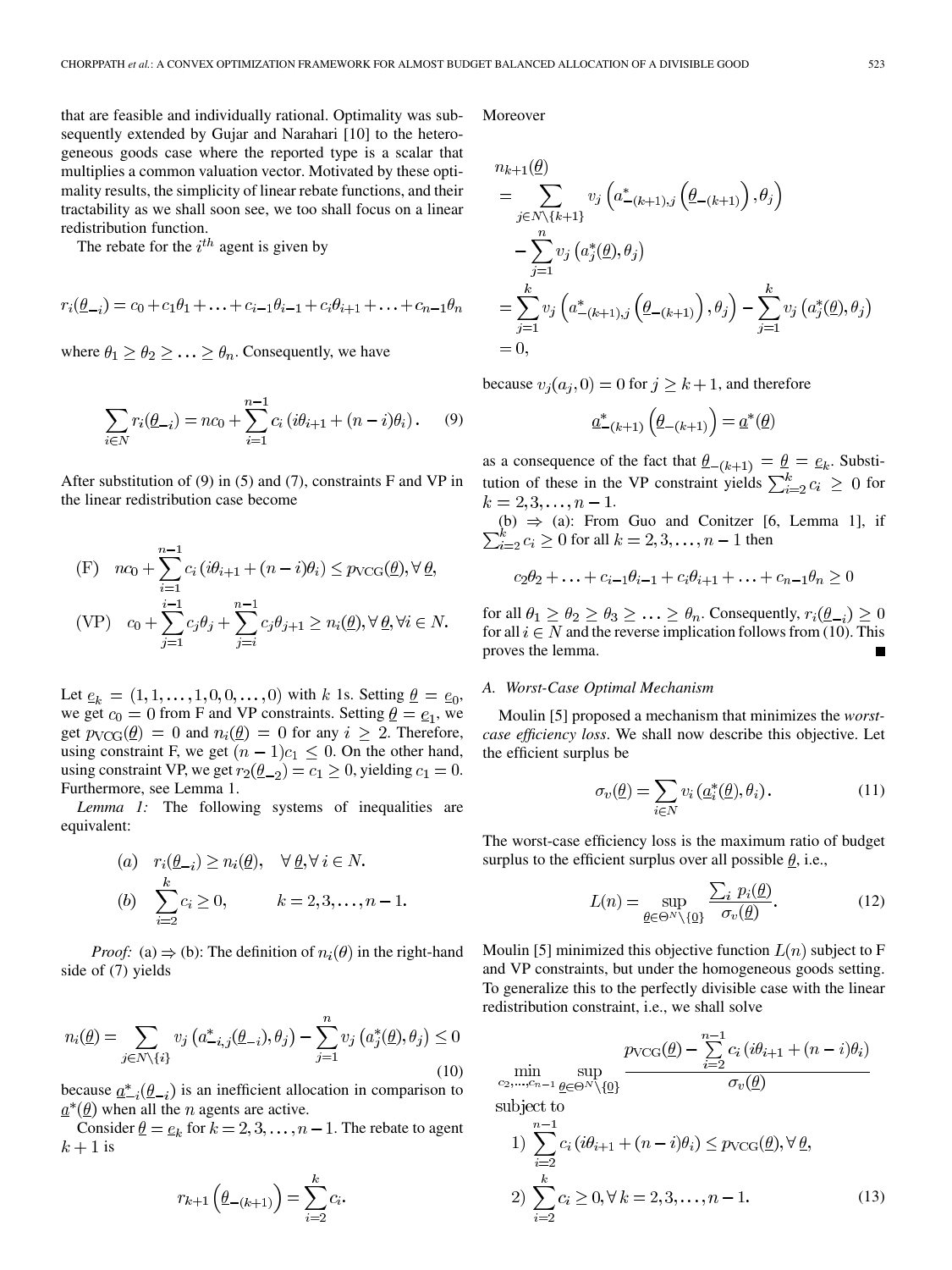In arriving at the constraints for this min-max problem, we used Lemma 1 and  $e_k$  profiles. The min–max problem can be rewritten as a minimization problem by adding an additional constraint

$$
\min_{c_2,\dots,c_{n-1},L(n)} L(n)
$$
\nsubject to\n
$$
1) \sum_{i=2}^{n-1} c_i (i\theta_{i+1} + (n-i)\theta_i) \le p_{\text{VCG}}(\underline{\theta}), \forall \underline{\theta},
$$
\n
$$
2) \sum_{i=2}^{k} c_i \ge 0, \forall k = 2,3,\dots, n-1,
$$
\n
$$
3) \sum_{i=2}^{n-1} c_i (i\theta_{i+1} + (n-i)\theta_i) + L(n)\sigma_v(\underline{\theta})
$$
\n
$$
\ge p_{\text{VCG}}(\underline{\theta}), \forall \underline{\theta}.
$$
\n(14)

In constraint 1) of problem (14), let  $C_1(\underline{\theta})$  be a set of feasible coefficients for a given value of  $\theta$ . This defines a half plane, a convex set. Thus the intersection of these half plane constraints  $C_1 = \bigcap_{\theta} C_1(\underline{\theta})$  is also a convex set. In constraint 3), if  $C_2(\underline{\theta})$  is the set of feasible coefficients for a given  $\underline{\theta}$ , then  $C_2 = \bigcap_{\theta} C_2(\underline{\theta})$  is also a convex set, and  $C_1 \bigcap C_2$ , the set of coefficients that satisfy both constraints 1) and 3), is a convex set. Finally, the  $n-2$  conditions in constraint 2) define a polygon, another convex set, and the minimization problem in (14) subject to constraints 1)–3) is a convex optimization problem. Let us denote the convex constraint set by  $C$ .

In problem (14), constraints 1) and 3) are each half-space constraints parameterized by  $\underline{\theta} \in \Theta^N$ . What we then have is a continuum of half-space constraints whose intersections, along with those of constraint 2), yield the overall convex constraint set  $C$ . Guo and Conitzer [6] proved that the constraints obtained with  $\underline{\theta}$  profiles  $\underline{e}_k = (1, 1, \ldots, 1, 0, \ldots, 0)$  having k 1s, for  $k = 0, 1, \ldots, n$ , are enough to specify the feasible region in the case of indivisible goods. While these significantly narrow the constraint set, they do not fully characterize the feasible region for the divisible goods case; see Fig. 1. Moreover, an explicit solution via the method of Lagrange multipliers does not appear likely because the coefficient  $\sigma_v(\underline{\theta})$  and the constant  $p_{VCG}(\underline{\theta})$ are themselves functions of  $\theta$  arising out of optimizations over allocations and without any apparent structure.

We propose a relaxation by considering all of constraint 2), and only a subset of constraints 1) and 3) parameterized by a subset W of  $\Theta^N$ . This subset W contains  $e_k$  profiles that helped reduce the optimization problem to (14). In addition, we sample random values of  $\theta$  according to some probability measure on  $\Theta^N$ , and include them in W. The resulting constraints yields an approximation  $\hat{C}$  of  $C$ . The relaxed constraint set  $\hat{C}$  is clearly a polyhedron, and the corresponding minimization problem is an LP.

The natural questions that arise are: a) the goodness of the approximation  $C$  as the number of random samples increases and b) the number of samples needed for a desired degree of precision. Both of these are addressed in the next section. Section VI provides some simulation results.

In Fig. 1, the number of agents  $n = 8$ , the variables are  $c_2, c_3, \ldots, c_7$  and  $L(n)$ , and for pictorial depiction, only



Fig. 1. Feasible region of  $c_2$  and  $c_3$  for number of agents = 8 obtained with different number of uniformly random generated  $\theta$ 's and  $\epsilon_k$  profiles.

the  $c_2 - c_3$  region is plotted after disregarding the constraints on other variables. Fig. 1 gives a sequence of approximations to the feasible region for  $c_2$  and  $c_3$ . The coarsest is the one that uses only the  $e_k$  profiles. This region is progressively refined with 500, 5000, and 6000 samples of  $\theta \in [0,1]^n$ . We observe that the difference between the regions for 5000 and 6000 samples is small.

## *B. Optimal-in-Expectation Mechanism*

In some scenarios, the worst-case  $\theta$  profiles may seldom occur. An optimistic approach is to minimize the efficiency loss in an expected sense. In this subsection, we design another mechanism, also in the class of Groves mechanisms, that is optimal in expectation. The prior distribution of the agents' types is assumed to be known and the objective is to minimize the expected efficiency loss given by

$$
\frac{\mathbb{E}\left[p_{\text{VCG}}(\underline{\theta}) - \sum_{i=1}^{n} r_i(\underline{\theta}_{-i})\right]}{\mathbb{E}\left[\sigma_v(\underline{\theta})\right]}
$$
(15)

subject to the same constraints (F) and (VP) as in the worst-case problem. By using the same form of linear rebate function as proposed above, the objective function becomes (with variables  $(c_2, \dots, c_{n-1})$ 

$$
\frac{\mathbb{E}\left[p_{\text{VCG}}(\underline{\theta})\right] - \mathbb{E}\left[\sum_{i=2}^{N-1} c_i \left(i\theta_{i+1} + (N-i)\theta_i\right)\right]}{\mathbb{E}\left[\sigma_v(\underline{\theta})\right]}.
$$
 (16)

Given prior distributions, the quantities  $\mathbb{E}[\theta_i], \mathbb{E}[\sigma_v(\underline{\theta})]$  and  $\mathbb{E}[p_{\text{VCG}}(\underline{\theta})]$  are constants. Thus, the problem becomes

$$
\max_{c_2, ..., c_{n-1}} \sum_{i=2}^{n-1} c_i (i\mathbb{E}[\theta_{i+1}] + (n-i)\mathbb{E}[\theta_i])
$$
  
subject to  
1) 
$$
\sum_{i=2}^{n-1} c_i (i\theta_{i+1} + (n-i)\theta_i) \le p_{\text{VCG}}(\underline{\theta}), \forall \underline{\theta},
$$
  
2) 
$$
\sum_{i=2}^{k} c_i \ge 0, \forall k = 2, 3, ..., n-1.
$$
 (17)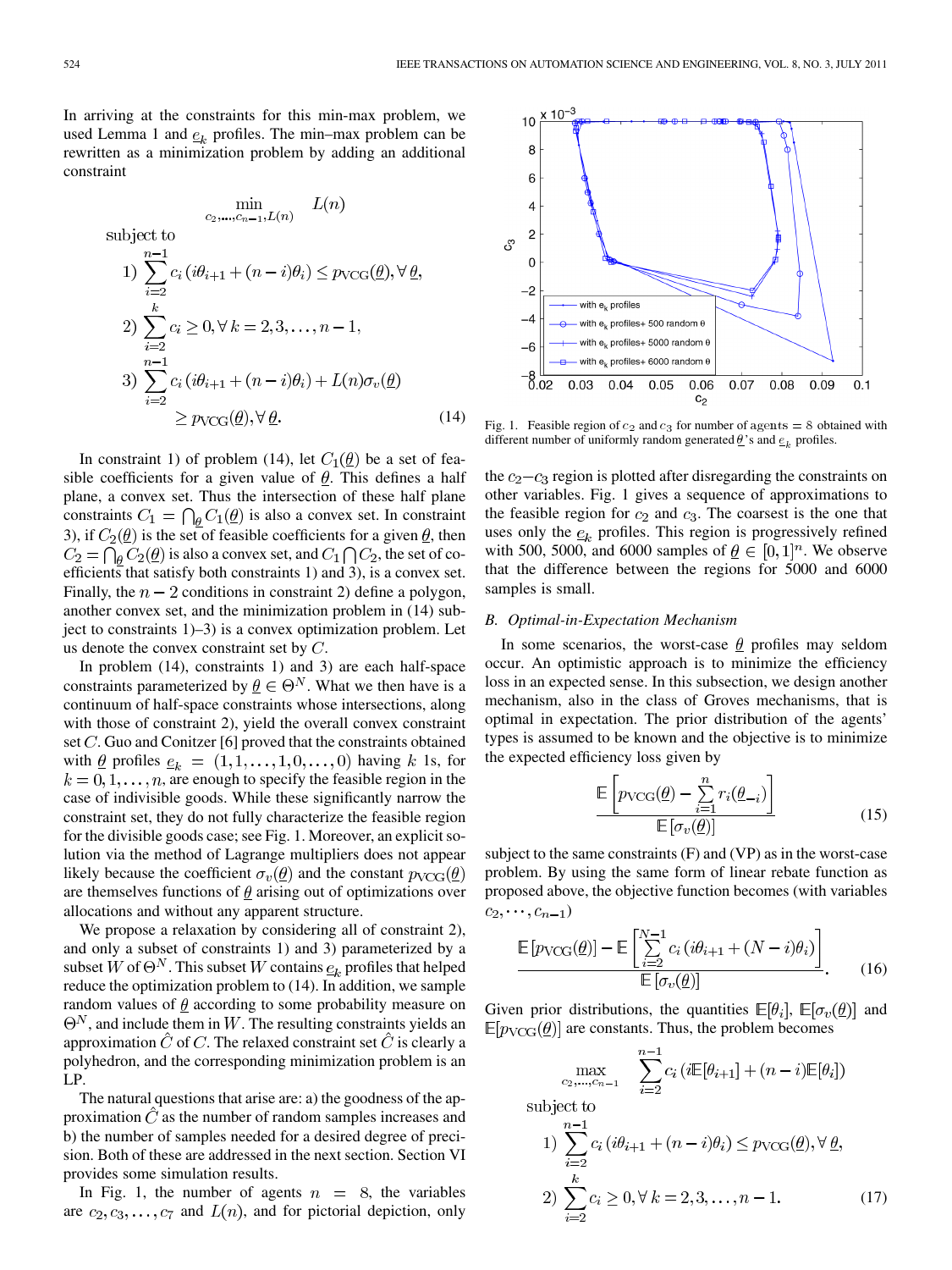In the convex optimization problem  $(17)$ , constraint 1) is the same as in the worst-case problem. As done for that problem, an approximate feasible region can be obtained via sampling. The problem can then be solved numerically to obtain the optimal linear rebate function coefficients. Goodness of the approximation is discussed briefly in the next section. Simulation results are discussed in Section VI.

# IV. GOODNESS OF SAMPLED APPROXIMATION

In the previous section, we suggested a randomized procedure to solve the convex optimization problem (14) that had an infinite number of constraints. We now study the goodness of the randomized relaxation. The optimization is over the variables  $c_2, c_3, \ldots, c_{n-1}, L(n)$  which we compactly denote as  $c$ . They take values in the constraint set  $C$  obtained via intersections of constraints 1)–3) over all  $\underline{\theta} \in \Theta^N$ .

Recall  $C_1(\underline{\theta})$  and  $C_2(\underline{\theta})$  as the sets of  $\underline{c}$  that satisfy constraint 1) and constraint 3), respectively. Let  $C_{12}(\underline{\theta}) = C_1(\underline{\theta}) \cap C_2(\underline{\theta})$ . Let  $\psi$  be a probability measure on  $\Theta^N$ . Let  $\theta^{(1)}, \theta^{(2)}, \ldots, \theta^{(m)}$ be  $m$  random values obtained by sampling independently and according to the measure  $\psi$ , and define

$$
W = \left\{ \theta^{(1)}, \theta^{(2)}, \dots, \theta^{(m)} \right\} \cup \{ \underline{e}_k, k = 0, 1, \dots, n \}
$$

Let  $\hat{C}$  be the (random) approximate constraint set obtained via the intersections of constraints 1)–3) over all  $\theta \in W$ , i.e.,

$$
\hat{C} = \bigcap_{\underline{\theta} \in W} C_{12}(\underline{\theta})
$$

The set  $W$  is random and so is the approximate constraint set  $\hat{C}$ . Clearly, the optimization of (14) over  $\hat{C}$  is a linear programming problem. Let  $\hat{V}$  be its value. For any  $\underline{c} \in \hat{C}$ , there is a possibility that constraints are violated for some  $\underline{\theta}^N \in \Theta \setminus W$ . Our first quantity of interest is the following degree of tolerance: for any  $\mathcal C$  in the approximate constraint set  $\hat C$ , the set of violating types has measure at most  $\varepsilon$ , i.e.,

$$
\sup_{\underline{c}\in\hat{C}}\psi\left\{\underline{\theta}:\underline{c}\notin C_{12}(\underline{\theta})\right\}\leq\varepsilon.\tag{18}
$$

As  $\ddot{C}$  itself is random, the condition (18) is a near-feasibility random event. We can only ask that this random event occurs with high probability, say at least  $1 - \delta$ . We then have the following restatement of de Farias and van Roy's [18, Th. 2.1].

*Theorem 2:* For any  $\delta \in (0,1), \varepsilon \in (0,1)$ , and

$$
m \ge \frac{4}{\varepsilon} \left( (n-1) \ln \frac{12}{\varepsilon} + \ln \frac{2}{\delta} \right) \tag{19}
$$

the event (18) occurs with probability at least  $1 - \delta$ .

This follows immediately from a result of Anthony and Biggs [19, Cor. 8.4.2] and the fact that the Vapnik–Chervonenkis (VC) dimension of the collection of sets

$$
\left\{ \left\{ (\underline{a}, b) : \underline{a}^T \underline{c} + b \ge 0 \right\} : \underline{c} \in \mathbb{R}^{n-1} \right\}
$$

is  $n - 1$ , a result due to Dudley [20].

Observe that no assumptions are made on the individual valuation functions, and no use is made of the nature of the constraints in 1) and 3). Theorem 2 thus states, in full generality, the number of samples needed so that with high confidence  $(1 - \delta)$ , a violation for a randomly sampled  $\theta$  occurs with small probability  $(\varepsilon)$ . This violation may be either constraint 1), i.e., the mechanism needs a subsidy from outside the system, or constraint 3), the sampled  $\theta$  has a larger efficiency loss than the value of the approximate optimization problem.

We next address the goodness of the approximate value. This requires some assumptions on the valuation functions and exploits the specific structure of the constraints.

For an arbitrary  $\nu \in [0,1]$ , define

$$
\Theta^N(\nu) := \left\{ \underline{\theta} \in \Theta^N : \sum_{i=2}^n |\theta_{\sigma_i}| \ge \nu \right\} \cup \{\underline{0}\}
$$

where  $\sigma$  is the permutation that orders  $\theta$  in the decreasing order. Define the worst-case efficiency loss, restricted over  $\Theta^{N}(\nu)$ , to be

$$
L(n; \nu) = \sup_{\underline{\theta} \in \Theta^N(\nu) \setminus \{\underline{0}\}} \frac{\sum_i p_i(\underline{\theta})}{\sigma_{\nu}(\underline{\theta})}
$$

This is the same as (12), but with the maximum over the restricted set  $\Theta^{N}(\nu)$ . Analogously consider modifications of the min–max problem in (13) and the convex optimization problem in (14), where  $\underline{\theta} \in \Theta^N(\nu)$ . Let  $C(\nu)$  and  $V(\nu)$  be the constraint set and value of the modified optimization problem, respectively.  $V(\nu)$  is then the corresponding min–max value for the modification of (13).

Let  $\underline{\theta}$  be such that its second highest component is 0, i.e.,  $\theta_{\sigma_2} = \theta_{\sigma_3} = \cdots = \theta_{\sigma_n} = 0$ . Clearly constraint 1) and 3) are satisfied for such a  $\theta$ . It follows as a consequence that

$$
C = \bigcap_{\nu > 0} C(\nu)
$$

and therefore  $V(\nu) \rightarrow V$  as  $\nu \rightarrow 0$  because  $V(\nu)$  and V are minima of projections of  $C(\nu)$  and C, respectively, on the  $L(n)$  component direction. So  $V(\nu)$  is close to V for sufficiently small  $\nu$ .

Consider now the random independent sampling of  $m$  points via a measure  $\psi$  on  $\Theta^{N}(\nu)$ . Let  $\hat{C}(\nu)$  be the corresponding constraint set for the linear programming problem, and let  $\hat{V}(\nu)$  be the corresponding value of the optimization problem. We next address the proximity of  $\hat{C}(\nu)$  and  $C(\nu)$ , and similarly  $\hat{V}(\nu)$ and  $V(\nu)$ . To this end, let us define  $d(\underline{c}, \Omega)$  as the distance of  $\underline{c}$ from a set  $\Omega$ , i.e.,  $d(\underline{c}, \Omega) = \inf_{a \in \Omega} ||\underline{c} - \underline{a}||$ . Our interest will be in sets  $\Omega$  that are closed, bounded, and convex, and the infimum is attained at the projection of c onto  $\Omega$ . We now state our main result.

*Theorem 3:* For all  $n \geq 1$ ,  $N = \{1, 2, ..., n\}$ , let the value of the optimum allocation  $\sigma_v : \Theta^N \to \mathbb{R}$  be Lipschitz<sup>4</sup> with a Lipschitz constant  $K_0(n)$ . Let  $\psi$  be the probability measure with uniform density on  $\Theta^{N}(\nu)$ . Then, there exists a constant  $K_1(n)$ such that, for any  $\tau > 0$ ,  $\delta \in (0,1)$ , and any m satisfying (19) with  $\varepsilon = K_1(n)\nu^n \tau^n$ , the event

$$
\sup_{\underline{c}\in\hat{C}(\nu)}d(\underline{c},C(\nu))\leq\tau
$$

 $4$ Recall that a function  $g$  is Lipschitz over a domain if there exists a constant K such that  $|g(x) - g(y)| \le K ||x - y||$  for all x and y in the domain. K is the Lipschitz constant.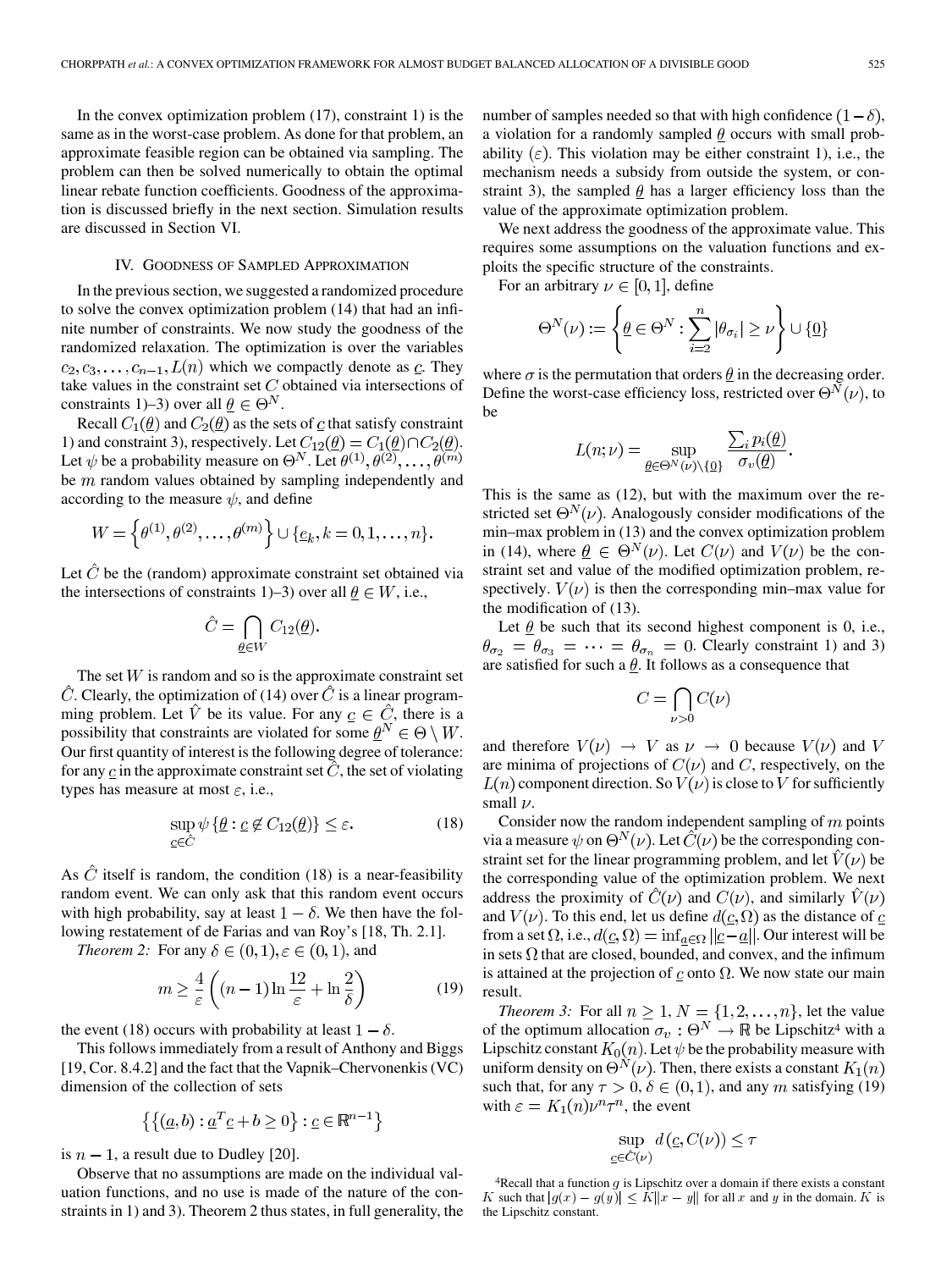occurs with probability at least  $1 - \delta$ . Consequently

$$
\Pr\left\{ \left| V(\nu) - \hat{V}(\nu) \right| \le \tau \right\} \ge 1 - \delta. \tag{20}
$$

Theorem 3 says that if we (conveniently) restrict attention to the min–max value outside a small region around the origin, i.e., in  $\Theta^{N}(\nu)$ , then we can guarantee proximity of value of the approximate problem  $V(\nu)$  to actual value  $V(\nu)$ , with high probability. As the restriction parameter  $\nu \rightarrow 0$ , we need a greater number of samples for the same confidence and degree of tolerance.

Our method to prove the above result will exploit Theorem 2, and is relegated to the Appendix.

We must point out some limitations of our theory and some methods to redress them. While one can make  $V(\nu)$  close to V (and therefore  $V(\nu)$  close to V with high probability) by choosing a small enough  $\nu$ , no results are available yet on what  $\nu$  should be to make  $V - V(\nu)$  less than a given target, say  $\tau$ . The above theorem only claims proximity of the value of the randomized procedure  $V(\nu)$  to the weaker  $V(\nu)$ , with high probability, for a given  $\nu$ .

Another drawback is that the number of samples needed for fixed  $\tau$ ,  $\nu$ , and  $\delta$  grows exponentially in n. The growth of the constant  $K_1(n)$  with n is also an issue. A heuristic argument (see Chorppath [21, Sec. 3.1.1]) indicates that for large  $n$ , there is a concentration of  $\sigma_v$  and  $p_{\text{VCG}}$  when the underlying measure  $\psi$  on  $\Theta^N$  is the probability measure with constant density; in particular

$$
\sigma_v \simeq \frac{n}{4} \left[ -2 \log \lambda(n) - 1 + \lambda^2(n) \right] \tag{21}
$$

$$
p_{\text{VCG}} \simeq n(n-1)/4 \left[ -2 \log \lambda(n-1) + \lambda^2(n-1) + 2 \log \lambda(n) - \lambda^2(n) \right] \tag{22}
$$

with

$$
\lambda(n)=1+\frac{1-\sqrt{2n+1}}{n}
$$

and both  $\sigma_v(\underline{\theta})$  and  $p_{VCG}(\underline{\theta})$  tend to 1 as  $n \to \infty$ . Observe that the right-hand sides in (21) and (22) are independent of  $\theta$ . This concentration relaxes the problem to a simpler linear programming problem, a fact that can be shown as in Guo and Conitzer [6], and might alleviate the exponential increase in the required number of samples. The exact tradeoff is beyond the scope of this paper. Alternatively, one could get better bounds on  $m$  that exploit the structure of the linear constraints instead of the general bound via the VC-dimension result of Dudley; this is another avenue for future study.

Despite the above drawbacks, Theorem 3 is a useful result because it suggests a baseline number of samples needed for  $V(\nu)$  to be close to  $V(\nu)$ , for an arbitrary  $\nu$  and a desired level of confidence.

A statement almost verbatim to Theorem 3 can be made for the optimal-in-expectation problem, with the only difference being a multiplicative factor to  $\tau$  in (20). See remark at the end of the proof of Theorem 3 in the Appendix.

We end this section with an example family of valuation functions  $v_i(a_i, \theta_i)$  for which  $\sigma_v$  is Lipschitz.

*Theorem 4:* Let  $v_i(a_i, \theta_i) = \theta_i U(a_i)$ , where U is a strictly concave and strictly increasing function on [0, 1] with  $U(0) =$ 0. Then,  $\sigma_v$  is Lipschitz with a Lipschitz constant that depends on the number of agents  $n$  and the function  $U$ .

*Proof:* Recall the definition of efficient surplus from  $(11)$ and (1). Use the shorthand  $\underline{a}$  and  $\underline{a}$ <sup>'</sup> for the optimal allocations under profiles  $\underline{\theta}$  and  $\underline{\theta}'$ , respectively. Then,  $\sum_i v_i(a_i, \theta'_i) \leq$  $\sigma_v(\underline{\theta}')$  because the latter is the value under the optimal allocation for  $\theta'$ , and so

$$
\sigma_v(\underline{\theta}) - \sigma_v(\underline{\theta}') \le \sum_{i \in N} \theta_i U(a_i(\underline{\theta})) - \sum_{i \in N} \theta'_i U(a_i(\underline{\theta}))
$$

$$
= \sum_{i \in N} (\theta_i - \theta'_i) U(a_i(\underline{\theta}))
$$

$$
\le U(1) \sum_{i \in N} |\theta_i - \theta'_i|
$$

$$
= U(1) ||\underline{\theta} - \underline{\theta}'||_1.
$$

Reversing the role of  $\theta$  and  $\theta'$  and using the symmetry of  $||\theta - \theta||$  $\underline{\theta}'||_1$ , we have  $|\sigma_v(\underline{\theta}) - \sigma_v(\underline{\theta}')| \leq U(1)||\underline{\theta} - \underline{\theta}'||_1$ . Finally, Cauchy–Schwarz inequality gives  $||\theta - \theta'||_1 \le \sqrt{n} ||\theta - \theta'||$ , in terms of Euclidean norm. This proves the Lipschitz property with constant  $U(1)\sqrt{n}$ .

# V. SCALAR STRATEGY, EFFICIENT AND ALMOST BUDGET BALANCED MECHANISMS

We now consider the case when the valuations functions are private information of the agents. Each agent reports a scalar value that is used to choose a surrogate valuation function from a single parameter family of valuation functions as in Johari and Tsitsiklis [12], [13]. As the true valuation functions are unknown to the social planner, dominant strategy implementation is not possible. Instead, an efficient Nash equilibrium implementation, that is almost budget balanced, can be achieved.

To be consistent with Johari and Tsitsiklis [12], [13], we let A be a compact and convex set. Let  $U_i(a_i)$  be the valuation for agent i when  $a_i$  is allocated, where  $U_i : [0, \infty) \to \mathbb{R}$  is concave, strictly increasing, and differentiable on  $(0, \infty)$ . An efficient allocation is a solution to the following problem:

$$
\max_{\underline{a}\in A} \sum_{i\in N} U_i(a_i). \tag{23}
$$

Let the efficient allocation be  $a^v$ .

Each agent sends a one-dimensional bid  $\theta_i$  to the social planner. From the reported bids, the central planner constructs a surrogate valuation function  $v_i^s(a_i, \theta_i)$ , where  $v^s(\cdot, \cdot)$  is as follows ([12], [13]): (i) for every  $\theta > 0$ ,  $v^s(\cdot, \theta)$  is strictly concave, strictly increasing, continuous, and differentiable in  $(0, \infty)$  and (ii) for every  $\gamma \in (0,\infty)$  and  $a \geq 0$ , there exists a  $\theta > 0$  such that  $(\partial/\partial a)v^{s}(a,\theta) = \gamma$ , where  $(\partial/\partial a)v^{s}(a,\theta)$  is the derivative of  $v^s(a, \theta)$  with respect to a. The allocation and payment are calculated according to VCG mechanism, but using the surrogate valuation functions. These mechanisms are generally referred to as scalar strategy VCG (SSVCG) mechanisms [12], [13]. A special case is the VCG-Kelly mechanism introduced by Yang and Hajek in [16] where  $v_i^s(a_i, \theta_i) = \theta_i \overline{U}_i(a_i)$  for agent i, and the  $\overline{U}_i$ 's are strictly increasing, concave, and twice differentiable over  $(0, \infty)$ . In our mechanism, we include a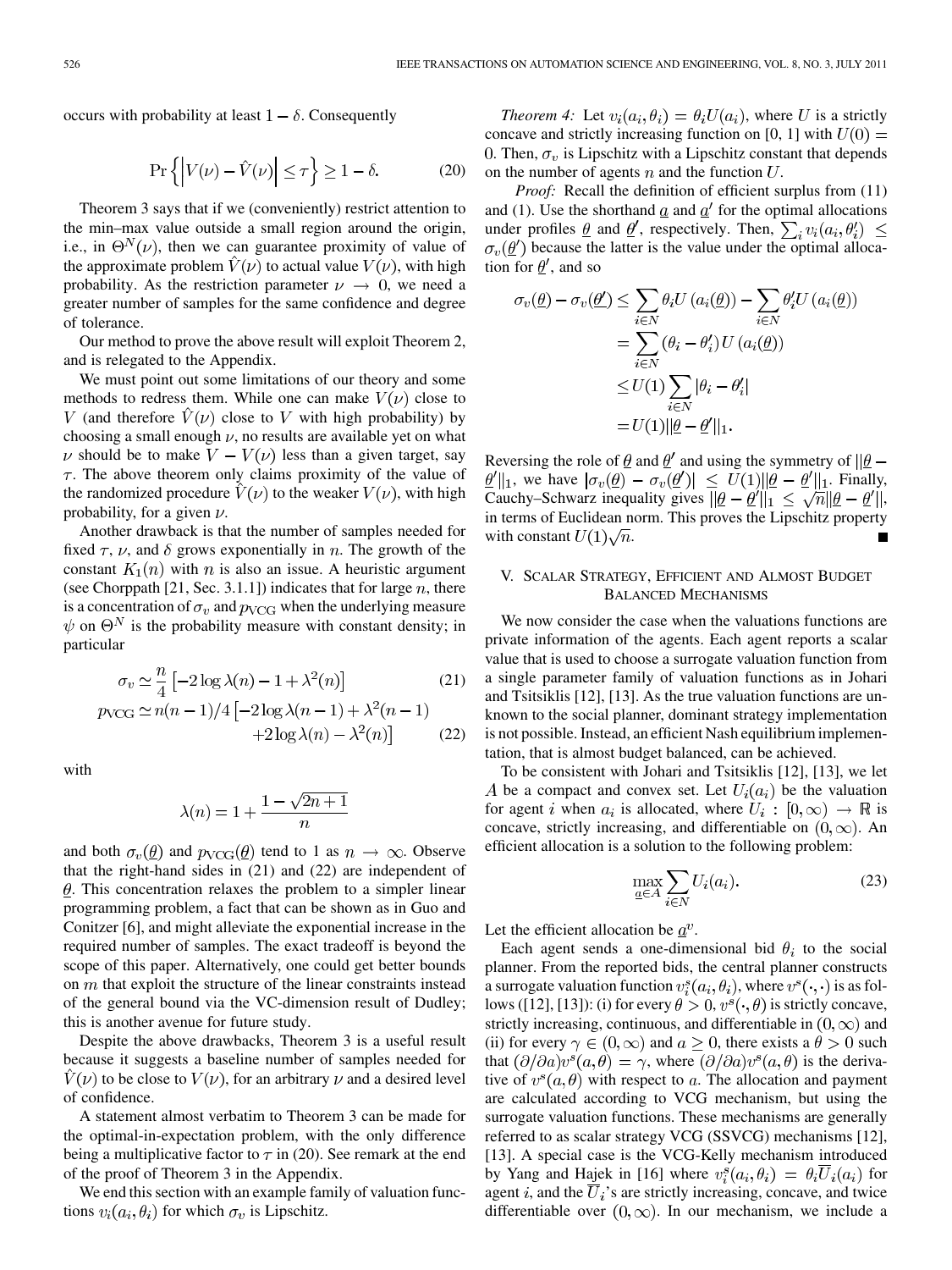rebate function as in Section III to obtain an almost budget balanced mechanism.

Let us represent the optimal allocation using surrogate valuation functions by

$$
\underline{a}^s = \arg \max_{\underline{a} \in A} \sum_{i \in N} v_i^s(a_i, \theta_i)
$$

where the dependence of  $a^s$  on  $\theta$  is understood and suppressed. The payment of  $i^{th}$  agent after rebate is

$$
p_i^s(\underline{v}^s, \underline{a}^s) = \sum_{j \neq i} v_j^s (\underline{a}^s_{-i,j}, \theta_j) - \sum_{j \neq i} v_j^s(a_j^s, \theta_j) - r_i(\underline{\theta}_{-i})
$$
  
=  $h_i(\underline{\theta}_{-i}) - \sum_{j \neq i} v_j^s(a_j^s, \theta_j)$ 

where

$$
\underline{a}^s_{-i} = \arg\max_{\underline{a}_{-i}\in A_{-i}}\sum_{j\in N, j\neq i} v^s_j(a_j, \theta_j)
$$

The actual utility obtained by agent  $i$  is

$$
u_i(\theta_i, \underline{\theta}_{-i}) = U_i(a_i^s) - p_i^s(\underline{v}^s, \underline{a}^s)
$$
  
= 
$$
U_i(a_i^s) + \sum_{j \neq i} v_j^s(a_j^s, \theta_j) - h_i(\underline{\theta}_{-i}).
$$

Finally, the profile  $\underline{\theta}^{NE}$  is a Nash equilibrium if and only if

$$
u_i\left(\theta_i^{NE}, \underline{\theta}_{-i}^{NE}\right) \ge u_i\left(\theta_i, \underline{\theta}_{-i}^{NE}\right), \forall \ \theta_i, \forall \ i \in N.
$$

Johari and Tsitsiklis [12, Lemma 2] showed that, for any SSVCG mechanism, the bid vector  $\theta$  is a Nash equilibrium if and only if the corresponding  $\underline{a}^s$ , which implicitly depends on  $\theta$ , satisfies

$$
\underline{a}^s \in \arg \max_{\underline{a} \in A} \quad U_i(a_i) + \sum_{j \neq i} v_j^s(a_j, \theta_j) \,\forall \, i \in N.
$$

Indeed, this result holds even for our proposed mechanism with rebates because even when the  $h_i(\cdot)$  includes rebates it remains independent of the value reported by agent  $i$ . Further, [12, Cor. 3] states the existence of an efficient Nash equilibrium determined as follows. Agent i chooses  $\theta_i$  such that  $(\partial/\partial a)v_i^s(a_i^v, \theta_i) = U_i'(a_i^v)$ , i.e., each agent chooses her bid so that the declared marginal utility equals the true marginal utility. The resulting allocation satisfies  $\underline{a}^s = \underline{a}^v$ . Therefore, the resulting  $\theta$  is an efficient Nash equilibrium point. Thus, by using the rebate functions proposed in our paper, we will obtain an almost budget balanced and efficient Nash equilibrium point.

## VI. SIMULATION SETUP AND RESULTS

Worst-case efficiency loss of our proposed worst-case optimal mechanism is obtained by simulation for the valuation function  $v_i = \theta_i \log(1 + a_i)$ . We return to A being the set of all allocation vectors that satisfy  $\sum_i a_i = 1$ .

The worst-case efficiency loss  $(L(n))$  and coefficients  $c_2, c_3, \ldots, c_{n-1}$  are obtained by solving the approximate LP's numerically over the approximate feasible region obtained using the  $e_k$  profiles and  $m = 2836n$  randomly generated  $\theta$  samples.<sup>5</sup> For the optimal-in-expectation mechanism, the



Fig. 2. Worst-case efficiency loss of worst-case optimal, optimal-in-expectation and VCG mechanisms.

feasibility region is obtained in an analogous fashion. Since  $\theta$ is uniformly distributed on  $\Theta^N$  and then subsequently ordered, the ordered quantities satisfy

$$
\mathbb{E}[\theta_i] = \frac{n-i+1}{n+1}, \quad i = 1, 2, \dots, n
$$

which enables the calculation of the expected rebates in (17).

The worst-case optimal mechanism is compared with meanfield approximation mechanism explained in Section IV, VCG mechanism and optimal-in-expectation mechanism in Fig. 2 for worst-case efficiency loss. 500 000 independently sampled  $\theta$ values were used to estimate the worst-case efficiency loss for the optimal-in-expectation mechanism. As the number of agents increases, the worst-case efficiency loss reduces for the worstcase optimal mechanism. On the other hand, the worst-case efficiency loss converges to 1 for the VCG mechanism. As expected, the optimal-in-expectation performs poorly in the worstcase sense when compared with worst-case optimal mechanism, especially for large number of agents. It can be observed that with mean-field approximation the resulting mechanism is not worst case optimal.

In Fig. 3, the expected efficiency loss of the optimal-in-expectation mechanism obtained by uniform sampling of  $\theta$  and meanfield approximation is compared with the worst-case optimal and VCG mechanisms. Again, 500 000 independently sampled  $\theta$  values were used to estimate  $\mathbb{E}[\sigma_v(\theta)]$  and thence the expected-sense efficiency loss of the worst-case optimal mechanism. Fig. 3 shows that the optimal-in-expectation mechanism obtained by uniform sampling of  $\theta$  outperforms the other three mechanisms in the expectation sense. The expected efficiency loss of the optimal-in-expectation and worst-case optimal mechanisms reduce as the number of agents increases. On the other hand, the expected efficiency loss of the VCG mechanism increases as the number of agents increase.

Fig. 4 shows the mean surplus, averaged over 500 000 samples of  $\theta$ , for the approximate versions of optimal-in-expectation and worst-case optimal mechanisms. Note that in both cases, the average surplus is positive. If the mechanism is repeated several times, then, on the average, budget surpluses more than make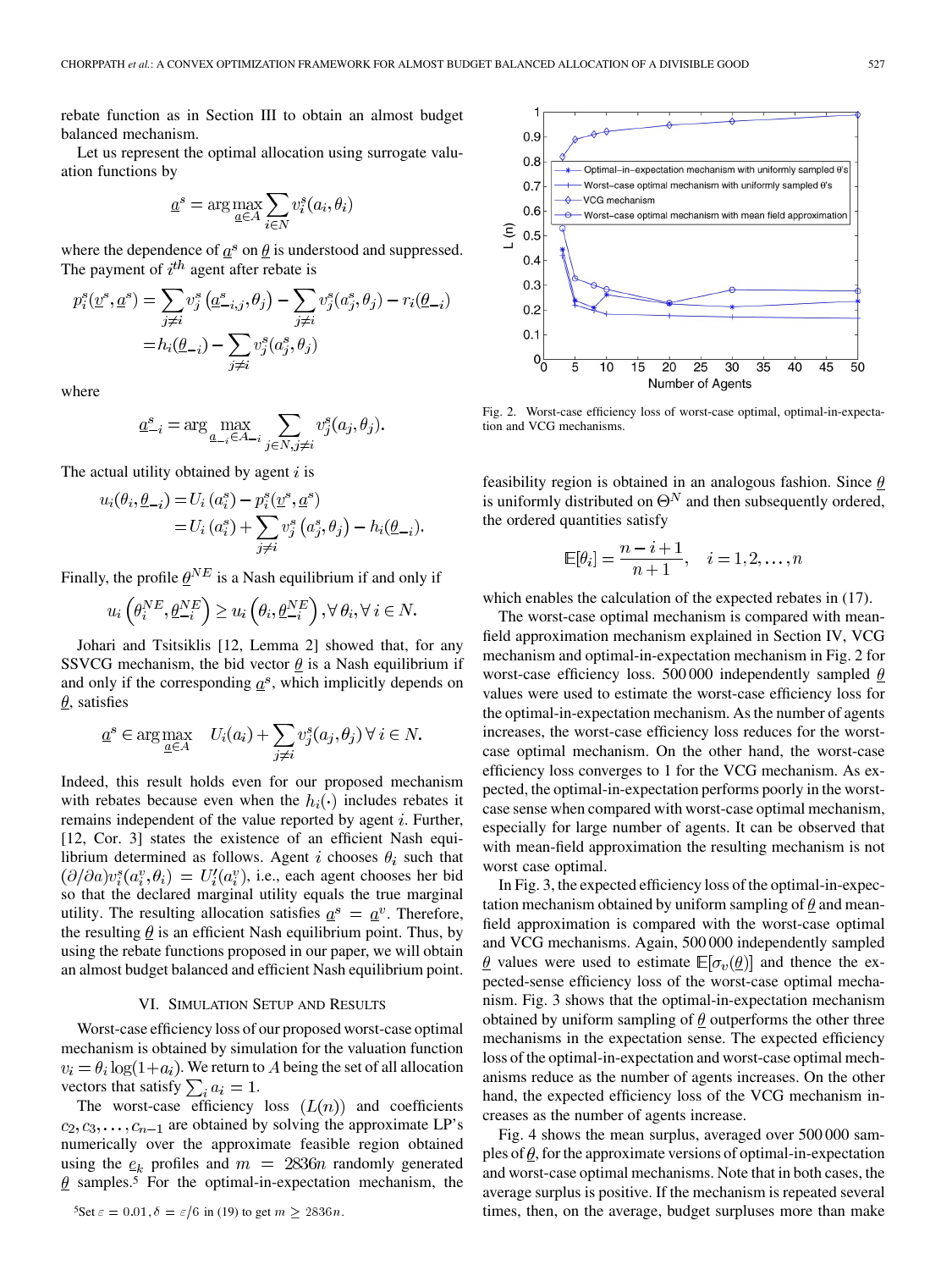

Fig. 3. Expected efficiency loss of optimal-in-expectation, worst-case optimal and VCG mechanisms.



Fig. 4. Mean surplus for the approximately optimal mechanisms.



Fig. 5. Number of violations of each type in 500 000 samples.

up for the subsidies needed when profiles violate the feasibility constraint. Fig. 5 shows three curves. The solids represent the number of violations of the feasibility constraint for each (approximate) mechanism. The dashed curve is the number of samples for which the efficiency loss was lower than the computed approximate min–max value.

## VII. CONCLUSION

In this paper we proposed mechanisms for allocation of a single divisible resource to a number of agents when the agents report only scalar values. We proposed a mechanism within the Groves class that is almost budget balanced—with high probability, it approximately minimizes the worst-case efficiency loss. The proposed mechanism is feasible and has voluntary participation and anonymity properties. The mechanism is applicable to allocation of divisible or indivisible goods and simplifies to the mechanism proposed by Moulin [5] and Guo and Conitzer [6] for the indivisible goods case. In these special cases, constraint sampling randomization is not needed. A mechanism that with high probability is approximately optimal-in-expectation is also proposed by assuming that distribution of the values are known. The resulting convex optimization problems are numerically solved to obtain the optimal coefficients of the linear rebate function. This is done over an approximate feasible region via sampling of constraints. We provided a lower bound on the number of samples for near-feasibility, and showed under a Lipschitz assumption for the optimal valuation function that the value of the approximate LP is close to optimum, with high probability.

The proposed approximations of the worst-case optimal and optimal-in-expectation mechanisms are compared with each other and with the VCG mechanism, in both worst-case and optimal-in-expectation senses. A significant reduction in efficiency loss is obtained for both linear rebate mechanisms when compared to the VCG mechanism. As number of agents increases the efficiency loss tends to zero. The question of existence or otherwise of nonlinear rebate functions that achieve better budget balance than linear rebates is open.

We also discussed extensions of our proposed mechanisms to a case where the valuation functions are private information to agents. The agents report only scalar values and surrogate valuation functions are constructed from them (Johari and Tsitsiklis in [12] and [13]). A similar optimization will yield almost budget balanced and efficient Nash equilibrium implementation for this setting. Mechanisms outside Groves class that are more competitive but inefficient were proposed in [22]. These involve either partial wastage of resources, or partitioning of agents and goods into two parts, where money collected from one set of the partition is returned to the other as rebates. Their usefulness in the divisible goods setting appears to be limited, and is discussed in the thesis of Chorppath [21, Ch. 6].

# APPENDIX A PROOF OF THEOREM 3

The main steps of the proof are as follows. Note that  $\psi$  is the probability measure with uniform density on  $\Theta^N(\nu)$ . Consider an arbitrary  $\underline{c} \in C(\nu) \setminus C(\nu)$ . Let its projection onto  $C(\nu)$  be  $\underline{c}^*$ . On account of the convexity of  $C(\nu)$ ,  $\underline{c}^*$  lies on its boundary. However, all the constraints in 2) are met by all elements of  $C(\nu)$  as well as  $\hat{C}(\nu)$ . It then follows that there is a  $\underline{\theta}^* \in \Theta^N(\nu)$ and a constraint, either 1) or 3), such that the associated hyperplane separates  $\mathfrak{C}$  from  $C(\nu)$ , and is supported at  $\mathfrak{C}^*$ . In other words, for this  $\theta^*$ , we have that c violates a constraint [either 1) or 3)] with strict inequality (in the appropriate direction). The Lipschitz property of  $\sigma_v$  implies a similar property for  $p_{VCG}$ ,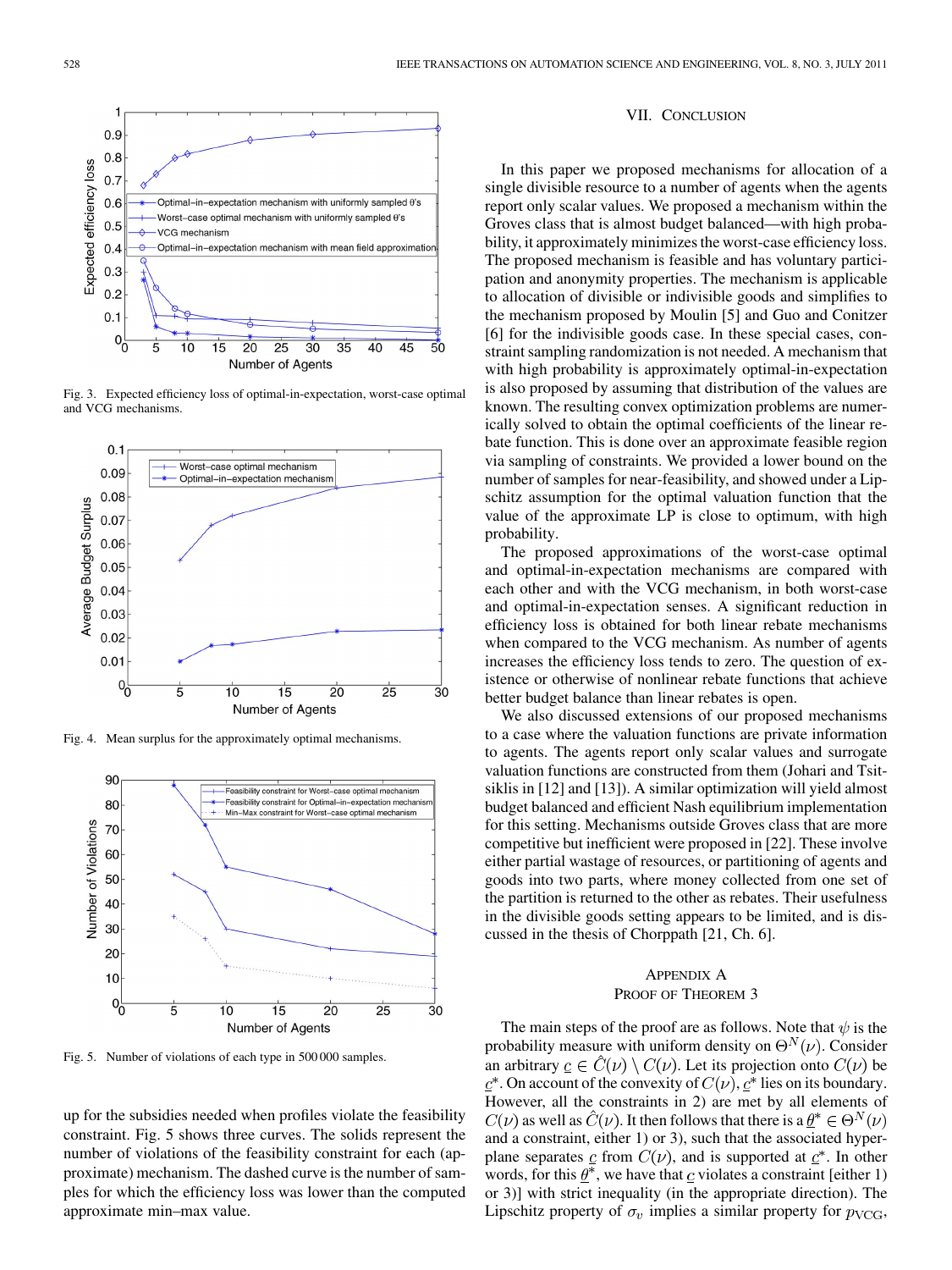and enables us to identify a ball around  $\theta^*$  for all of whose elements  $\mathbf c$  continues to violate the constraint. Thanks to the Lipschitz properties and the fact that  $\theta^* \in \Theta^N(\nu)$ , the radius of this constraint violating ball is proportional to the distance of  $c$ from  $C(\nu)$ . Since the volume of this ball must be small due to Theorem 2, it must be the case that the distance between  $c$  and  $C(\nu)$  is small. Since  $\underline{c}$  was arbitrary, and the objective function is a continuous function (in fact linear, because it is merely the projection of the vector onto the  $L(n)$  direction),  $\dot{V}(\nu)$  and V must be close to each other. We now fill in the details.

*Lemma 1:* If  $\sigma_v$  is Lipschitz for each n with a constant that depends on *n*, then so is  $p_{VCG}$ .

*Proof:* Let the Lipschitz constant for  $\sigma_v$  be  $K(n)$  when there are *n* agents. For two profiles  $\theta$  and  $\theta'$ , applying the definition of  $p_{VCG}$  in (5), we get

$$
|p_{\text{VCG}}(\underline{\theta}) - p_{\text{VCG}}(\underline{\theta}')|
$$
  
\n
$$
\leq \sum_{i \in N} |\sigma_v(\underline{\theta}_{-i}) - \sigma_v(\underline{\theta}'_{-i})| + (n-1) |\sigma_v(\underline{\theta}) - \sigma_v(\underline{\theta}')|
$$
  
\n
$$
\leq K(n-1) \sum_{i \in N} ||\underline{\theta}_{-i} - \underline{\theta}'_{-i}|| + (n-1)K(n)||\underline{\theta} - \underline{\theta}'||
$$
  
\n
$$
\leq (nK(n-1) + (n-1)K(n)) ||\underline{\theta} - \underline{\theta}'||
$$

where the last inequality follows because  $\|\underline{\theta}_{-i} - \underline{\theta}'_{-i}\| \le \|\underline{\theta} - \theta\|$  $\underline{\theta}'$  for all *i*.

*Lemma 2:* The sets  $C, C(\nu), \hat{C}(\nu)$  are all bounded.

*Proof:* We first argue that we may restrict attention to  $L(n) \in [0, 1]$ . Indeed, from constraint 3), we have

$$
L(n)\sigma_v(\underline{\theta}) \ge p_{\text{VCG}}(\underline{\theta}) - \sum_{i=1}^{n-1} c_i \left( i\theta_{i+1} + (n-i)\theta_i \right) \ge 0
$$

where the last inequality is merely constraint 1). Since  $\sigma_v$  is nonnegative, we have  $L(n) \geq 0$ . To see  $L(n) \leq 1$ , observe that the first inequality in (8) implies that constraint 3) holds with  $L(n) = 1$  for any  $c \in C$  (resp.,  $C(\nu)$  and  $\tilde{C}(\nu)$ ). The vector at which the minimum is attained must then have  $L(n) \leq 1$ , because the objective is to minimize this component.

For the  $c_k$  variables,  $k = 2, 3, ..., n - 1$ , observe that  $p_{\text{VCG}}(\underline{e}_k)$  are nonnegative, and bounded by a constant, say  $B(n)$ , that depends only on n and the nature of the functions  $v_i$ . With  $\underline{\theta} = \underline{e}_k$ , constraint 1) becomes

$$
n\sum_{i=2}^{k-1} c_i + (n-k)c_k \le p_{\text{VCG}}(e_k), k = 2, 3, ..., n-1
$$
  

$$
n\sum_{i=2}^{n-1} c_i + nc_n \le p_{\text{VCG}}(e_n), k = n
$$

which together with constraint 2) and the fact that  $p_{VCG}(\underline{e}_k)$  is bounded implies that  $c_k \leq B(n)/(n-k)$  for  $k = 2, 3, ..., n-1$ and  $c_n \leq B(n)/n$ . To prove a lower bound on each variable, note that constraint 2) gives  $c_2 \geq 0$  and

$$
c_k \ge -\sum_{j=2}^{k-1} c_j \ge -\sum_{j=2}^{k-1} B(n)/(n-j) \ge -B(n)\log n
$$

for  $k = 3, 4, ..., n - 1$ .

We now return to the proof of the Theorem 3. Recall that  $\underline{c}^*$  is the projection of  $\mathfrak c$  onto  $C(\nu)$  and  $\mathfrak h^*$  is the parameter for which either constraint 1) or 3) is violated for  $\mathfrak{c}$ , satisfied for all elements of  $C(\nu)$ , and satisfied with equality for  $c^*$ . We shall show our arguments assuming constraint 1) is violated. A similar argument holds if constraint 3) is violated.

The supporting hyperplane at  $c^*$  separating  $C(\nu)$  and  $c$  is therefore

$$
\sum_{i=2}^{n-1} x_i \left( i \theta_{i+1}^* + (n-i)\theta_i^* \right) = p_{\text{VCG}}(\underline{\theta}^*)
$$
 (24)

and we have the violation for  $\frac{c}{c}$  given by

$$
\sum_{i=2}^{n-1} c_i \left( i \theta_{i+1}^* + (n-i)\theta_i^* \right) > p_{\text{VCG}}(\underline{\theta}^*). \tag{25}
$$

From elementary analytical geometry, the distance between  $\mathfrak{c}$ and the plane (24), and therefore  $\underline{c}^*$  is

$$
\tau(\underline{c}) = G(\underline{\theta}^*)^{-1} \left( \sum_{i=2}^{n-1} c_i \left( i \theta_{i+1}^* + (n-i) \theta_i^* \right) - p_{\text{VCG}}(\underline{\theta}^*) \right) \tag{26}
$$

where

$$
G(\underline{\theta}^*) = \left[ \sum_{i=2}^{n-1} \left( i \theta_{i+1}^* + (n-i) \theta_i^* \right)^2 \right]^{1/2}
$$

is the norm of the coefficients for the equation in the plane.

We now look for a ball around  $\underline{\theta}^*$  such that constraint 1) continues to be violated for this  $\underline{c}$  for all  $\xi$  in the ball. Consider the plane of  $\xi \in \Theta^N(\nu)$  given by

$$
\sum_{i=2}^{n-1} c_i (i\xi_{i+1} + (n-i)\xi_i) = p_{\text{VCG}}(\underline{\theta}^*).
$$

This does not contain  $\underline{\theta}^*$  because of (25). Elementary analytical geometry once again tells us that the distance between  $\theta^*$  and the above plane is

$$
\tau'(\underline{c}) = H(\underline{c})^{-1} \left[ \sum_{i=2}^{n-1} c_i \left( i \theta_{i+1}^* + (n-i)\theta_i^* \right) - p_{\text{VCG}}(\underline{\theta}^*) \right] \tag{27}
$$

where

$$
H(\underline{c}) = \left[c_2^2(n-2)^2 + \sum_{i=3}^{n-1} ((i-1)c_{i-1} + (n-i)c_i)^2 + c_{n-1}^2(n-1)^2\right]^{1/2}
$$
 (28)

is the norm of the coefficients of the plane equation.

Let  $p_{VCG}$  be Lipschitz with constant  $K(n)$ . Consider the *open* ball around  $\underline{\theta}^*$  of radius r given by

$$
r = \tau'(c)\frac{H(c)}{K(n) + H(c)} = \tau(c)\frac{G(\underline{\theta}^*)}{K(n) + H(c)}.\tag{29}
$$

$$
\blacksquare
$$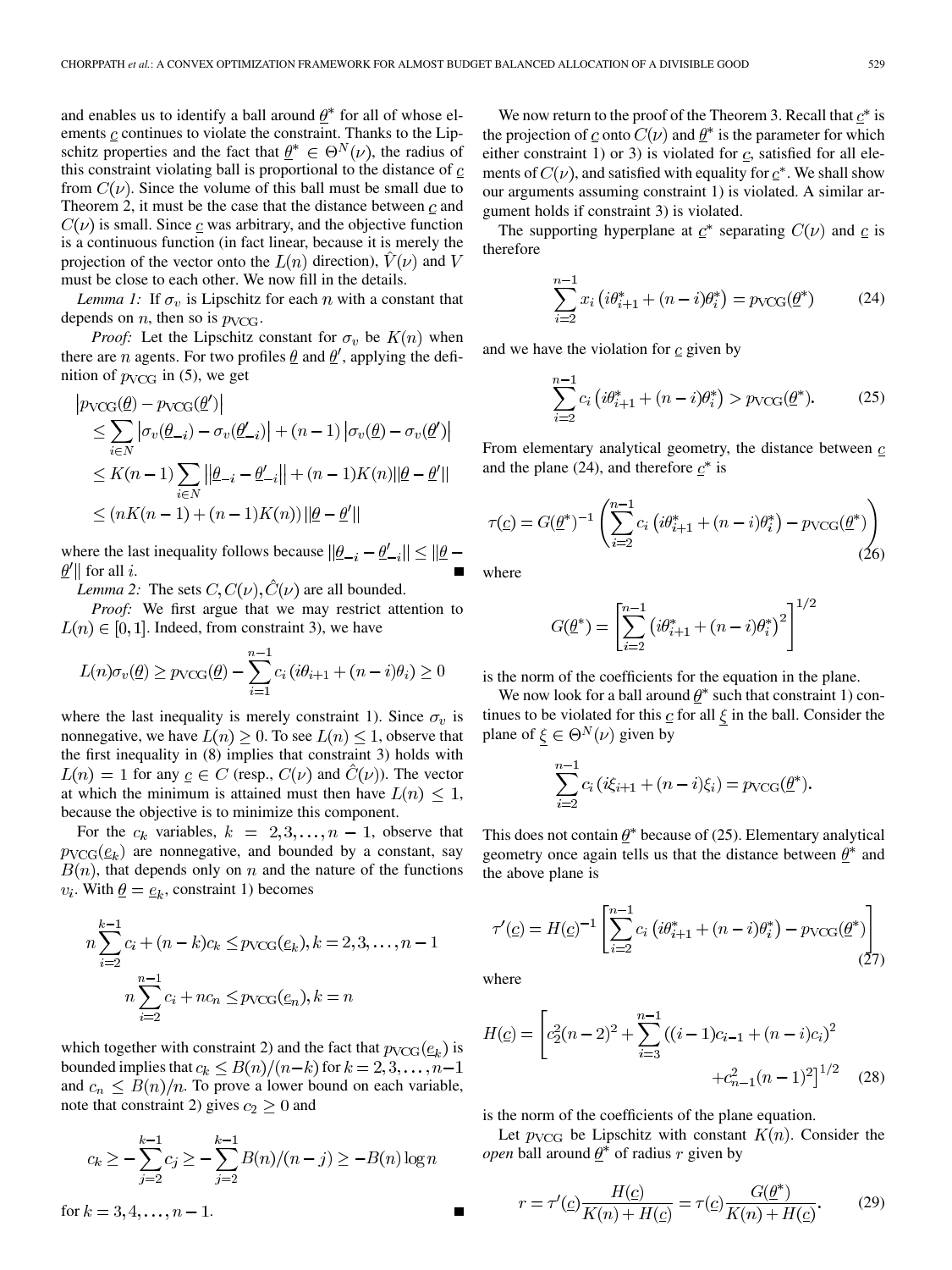Clearly  $r < \tau'(\underline{c})$ , and so the entire ball remains on one side of the  $\xi$ -plane. Further, any point  $\xi$  in this open ball has a distance strictly greater than  $\tau'(\underline{c}) - r$  from the  $\xi$ -plane, i.e.,

$$
H(\underline{c})^{-1} \left[ \sum_{i=2}^{n-1} c_i \left( i\xi_{i+1} + (n-i)\xi_i \right) - p_{\text{VCG}}(\underline{\theta}^*) \right] > \tau'(\underline{c}) - r.
$$
\n(30)

It follows that, for all  $\xi$  in this open ball

$$
\sum_{i=2}^{n-1} c_i (i\xi_{i+1} + (n-i)\xi_i) - p_{\text{VCG}}(\underline{\xi})
$$
  
= 
$$
\sum_{i=2}^{n-1} c_i (i\xi_{i+1} + (n-i)\xi_i) - p_{\text{VCG}}(\underline{\theta}^*)
$$
  
+ 
$$
p_{\text{VCG}}(\underline{\theta}^*) - p_{\text{VCG}}(\underline{\xi})
$$
  
> 
$$
H(\underline{c}) (\tau'(\underline{c}) - r) - K(n) ||\underline{\xi} - \underline{\theta}^*||
$$
  
\$\geq H(\underline{c}) (\tau'(\underline{c}) - r) - K(n)r\$  
= 0

where the second (strict) inequality comes from the Lipschitz property of  $p_{VCG}$  and (30), the following inequality comes from the fact that  $\|\xi - \underline{\theta}^*\| \leq r$ , and the last equality follows via substitution of (29). Consequently, all  $\xi$  in the open ball violate constraint 1).

The choice of r depends on  $\mathfrak{c}$  through  $\tau(\mathfrak{c})$  and through  $H(\mathfrak{c})$ and  $G(\underline{\theta}^*)$ . To make the choice of the radius dependent of  $\underline{c}$ only through  $\tau(\underline{c})$ , observe that  $H(\underline{c}) \leq B(n)(n-1)^{3/2} \log n$ using Lemma 2. Next, for every  $\underline{\theta} \in \Theta^N(\nu)$ , Cauchy–Schwarz inequality and nonnegativity of the  $\theta_i$ 's imply

$$
G(\underline{\theta}) \ge \frac{1}{(n-2)^{1/2}} \sum_{i=2}^{n-1} \left( i\theta_{i+1}^* + (n-i)\theta_i^* \right) \tag{31}
$$

$$
\geq (n-2)^{1/2} \sum_{i=2}^{n} \theta_i^* \tag{32}
$$

$$
\geq (n-2)^{1/2}\nu.
$$
 (33)

Thus, any  $\xi$  in the smaller ball of radius  $r_0$  given by [cf. (29)]

$$
r_0 = \tau(\underline{c}) \frac{(n-2)^{1/2} \nu}{K(n) + B(n)(n-1)^{3/2} \log n} = K_2(n) \nu \tau(\underline{c})
$$

violates constraint 1). Note that the dependence on  $c$  is now only through its distance from  $C(\nu)$ . This ball has measure  $K_3(n)\nu^n\tau(\underline{c})^n$  for some constant  $K_3(n)$ . The intersection of this ball with  $\Theta^N(\nu)$  has measure at least  $K_3(n)\nu^n\tau(\underline{c})^n/2^n =$  $K_1(n)\nu^n\tau(\underline{c})^n$ , where the division by  $2^n$  corresponds to the worst case measure when  $\underline{\theta}^*$  is an extreme point of  $\Theta^N(\nu)$ where the intersection of the ball with  $\Theta^{N}(\nu)$  may yield in the worst case only one orthant.

From Theorem 2 due to de Farias and van Roy [18], for any  $\underline{c} \in C(\nu)$ , for any  $\delta \in (0,1)$ ,  $\varepsilon \in (0,1)$ , and any number of samples  $m$  satisfying (19), the event

$$
K_1(n)\nu^n \tau(\underline{c})^n \le \varepsilon
$$

occurs with probability at least  $1 - \delta$ . Set  $\tau$  so that  $\varepsilon = K_1(n)\nu^n \tau^n$ , take the supremum over  $c \in \widehat{C}(\nu)$ , to get that the event

$$
\sup_{\underline{c}\in\hat{C}(\nu)} d(\underline{c}, C(\nu)) = \sup_{\underline{c}\in\hat{C}(\nu)} \tau(\underline{c}) \le \tau \tag{34}
$$

occurs with probability at least  $1 - \delta$ .

If the violating constraint was constraint 3), a similar argument holds with a Lipschitz constant  $K(n)$  replaced by the Lipschitz constant for the function  $\sigma_v + p_{\text{VCG}}$ . This proves the first statement.

Finally, since the objective function of the argument  $\mathbf{c}$  is merely  $L(n)$ , it follows that event (34) implies the event  $|V(\nu) - V(\nu)| \leq \tau$ . To see this, let  $\hat{c}_{opt}$  and  $c_{opt}$  attain the mimima for problems with constraint sets  $\hat{C}(\nu)$  and  $C(\nu)$ , respectively, with objective function components  $\ddot{L}_{\text{opt}}(n)$  and  $L_{\text{opt}}(n)$ , respectively. Let  $\underline{c}^*$  be the projection of  $\underline{\hat{c}}_{\text{opt}}$  onto  $C(\nu)$ with objective function component  $L^*(n)$ . Clearly

$$
\left|\hat{L}_{\text{opt}}(n) - L^*(n)\right| \le ||\hat{L}_{\text{opt}} - \underline{c}^*|| \le \tau
$$

and therefore

$$
\hat{V}(\nu) = \hat{L}_{\text{opt}}(n) \ge L^*(n) - \tau \ge L_{\text{opt}}(n) - \tau = V(\nu) - \tau
$$

or  $V(\nu) - \hat{V}(\nu) \leq \tau$ . Also,  $V(\nu) \geq \hat{V}(\nu)$ . Thus, the event  $|V(\nu) - \hat{V}(\nu)| \leq \tau$  occurs with probability at least  $1 - \delta$ . This completes the proof of Theorem 3.

*Remark:* For the analogous statement for the optimal-in-expectation problem, only constraint 1) is of interest. Furthermore, the objective function is  $a^T c$  for some  $a$  that depends on the expectations of ordered  $\theta_i$ ; see (23). The error in the value  $V(\nu)$ at the optimum point  $\hat{c}$  and the value at its projection  $\hat{c}^*$  is upper bounded via Cauchy–Schwarz inequality as

$$
\left| (\hat{\underline{c}} - \underline{c}^*)^T \underline{a} \right| \le d \left( \hat{\underline{c}}, C(\nu) \right) ||\underline{a}||.
$$

So a statement analogous to Theorem 3 holds with a multiplication factor for  $\tau$  given by  $||\underline{a}||$ .

#### **REFERENCES**

- [1] T. Groves, "Incentives in teams," *Econometrics*, vol. 41, no. 4, pp. 617–631, Jul. 1973.
- [2] W. Vickrey, "Counterspeculation, auctions, and competitive sealed tenders," *J. Finance*, vol. 16, no. 1, pp. 8–37, Mar. 1961.
- [3] E. H. Clarke, "Multipart pricing of public goods," *Publ. Choice*, vol. 2, pp. 19–33, 1971.
- [4] J. Green and J.-J. Laffont, "Characterization of satisfactory mechanisms for the revelation of preferences for public goods," *Econometrics*, vol. 45, pp. 427–438, 1977.
- [5] H. Moulin, "Almost budget-balanced VCG mechanisms to assign multiple objects," *J. Econom. Theory*, vol. 144, no. 1, pp. 96–119, Jan. 2009.
- [6] M. Guo and V. Conitzer, "Worst-case optimal redistribution of VCG payments in multi-unit auctions," *Games Econom. Behav.*, vol. 67, no. 1, pp. 69–98, Sep. 2009.
- [7] J.-J. Laffont and E. Maskin, "A differentiable approach to expected utility maximizing mechanisms," in *Aggregation and Revelation of Preferences*. Amsterdam, The Netherlands: North-Holland, 1979, pp. 433–440.
- [8] M. Bailey, "The demand revealing process: To distribute the surplus," *Publ. Choice*, vol. 91, no. 2, pp. 107–126, Apr. 1997.
- [9] R. Cavallo, "Optimal decision-making with minimal waste: Strategy proof redistribution of VCG payments," in *Proc. 5th Int. Joint Conf. Autonomous Agents Multiagent Syst. (AAMAS'06)*, 2006, pp. 882–889.